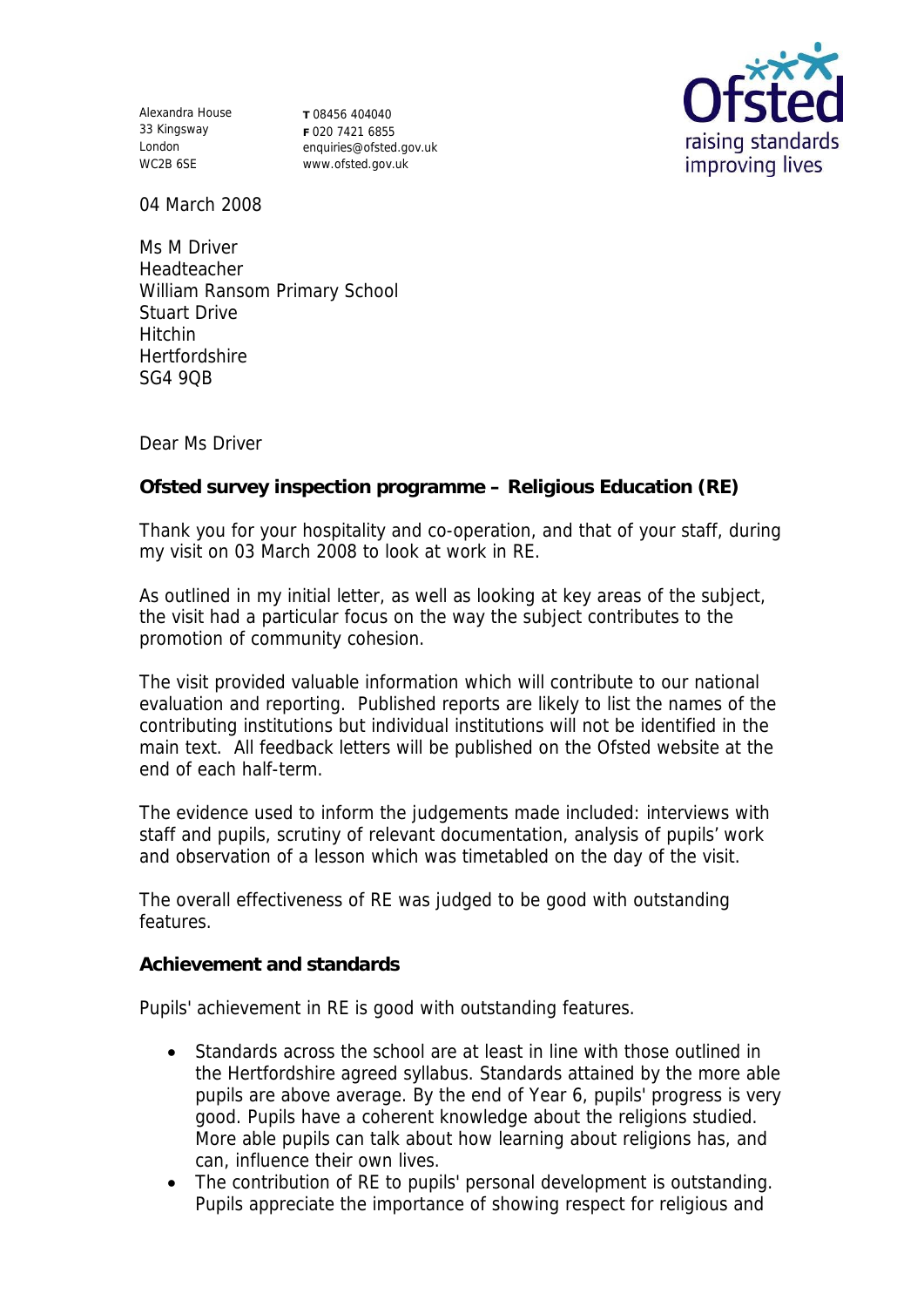cultural diversity and their responses are sensitive, taking very good account of the feelings of others.

 Pupils behave exceptionally well in lessons and they have very positive attitudes to RE.

**Quality of teaching and learning** 

The quality of teaching and learning is good with outstanding features.

- Lessons are structured so that pupils have a very good understanding of the purpose of lessons and expected outcomes in learning. The use of a wide range of resources, including information and communication technology and artefacts, enlivens the learning. Teachers' routine practice of evaluating learning, so that it informs lesson planning, is good. Teachers work hard to keep their subject knowledge updated.
- Assessment is good. Teachers use the agreed syllabus level descriptors to support their planning and reporting to parents. The use of assessment to inform pupils about their progress, and as a tool for involving them more in their learning, is less well developed.

**Quality of the curriculum** 

The quality of the curriculum in RE is good.

- The curriculum meets statutory requirements. Long and medium term plans clearly identify both attainment targets and good attention is paid to the systematic development of pupils' knowledge and understanding of religions.
- Pupils are encouraged to express their responses, their thoughts and feelings through art, drama and discussions which they value highly. The school is expecting to review curricular planning in the light of further supplementary guidance from the local SACRE.

**Leadership and management of RE**

Leadership and management are good with outstanding features.

- The two RE co-ordinators' shared responsibility is used to good effect. Their commitment and enthusiasm ensures that staff are supported very well in teaching and planning.
- Monitoring helps to identify strengths and areas for further improvement. This has resulted in a better balance of activities and tasks to ensure a good balance between 'learning about' and 'learning from' religion.

**The promotion of community cohesion**

RE makes a very strong contribution to the promotion of community cohesion. The teaching encourages respect for diversity and is very successful in enabling pupils to achieve this aim. Trips to places of worship and visiting speakers help to enrich pupils' experiences and understanding of the religious traditions represented in their local community.